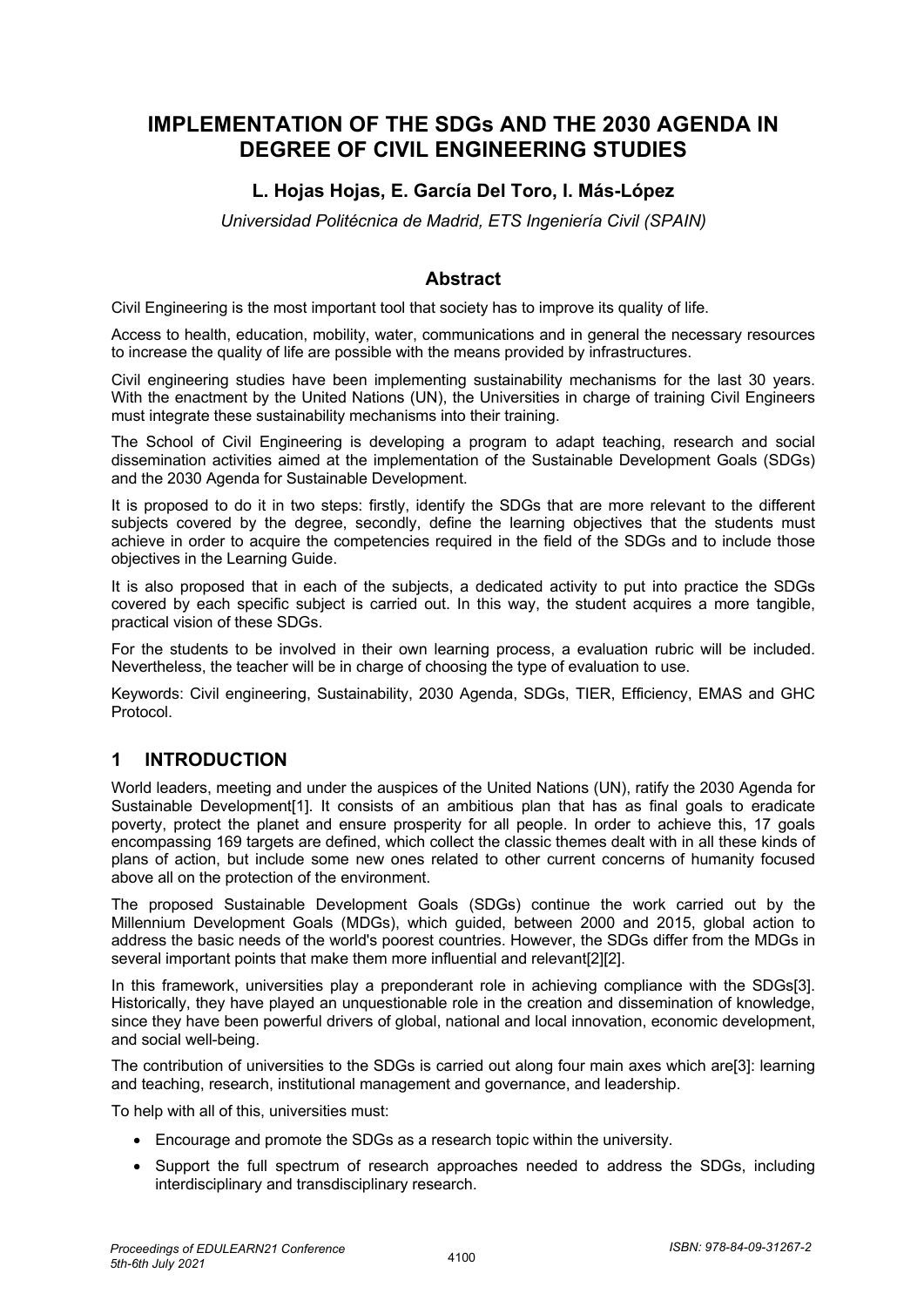• Support and encourage innovation for sustainable development solutions.

Advocating for national support and coordination to promote research on the SDGs at universities may be reinforced by providing university students and staff with the knowledge, skills and attitudes necessary to tackle the complex challenges of sustainable development, articulated by the 2030 Agenda. This article will focus on the opportunities for implementation of the SDGs in the field of civil engineering.

Civil engineering is the basis of social development, since infrastructures are key to contribute to the development of societies. This is well reflected by the notion about Civil Engineering published by the American Society of Civil Engineers (ASCE): "Civil engineers design, build, and maintain the foundation for our modern society - our roads and bridges, drinking water and energy systems, ports and airports, and the infrastructure for a cleaner environment, to name just a few "[4].

At the 2006 civil engineering summit held by the ASCE[4], it was proposed that by 2025, these professionals will serve as master builders, environmental protectors, innovators and integrators of ideas and technologies, managers of risks and uncertainties caused by natural events, as well as leaders in debates and decisions that shape public policy[5].

Ratifying the ASCE proposal, the National Academy of Engineering of the United States (NAE) has published the main engineering challenges in the 21st century to achieve the success of humanity[6]: sustainability, health, the reduction of vulnerability and quality of life; principles that coincide with those promulgated in the SDGs.

Following these premises, the Universities in charge of training Civil Engineers are encouraged to integrate the SDGs into their curricula. To this aim, the first step is to identify the different subjects that are being taught as part of the university degree and how much their content addresses relevant SDGs. Subjects that can contribute to address relevant SDGs are considered below. Proposed new content to be introduced to further align with relevant SDGs is indicated. This new content could be introduced as part of the different activities performed at the University so that students can acquire the skills and knowledge to fulfil the goals addressed by the 2030 agenda.

In this work, the implementation of the SDGs in any subject of the Civil Engineering degree will be approached and tests have been carried out to integrate it into the development of the projects of the subjects and the final degree projects.

# **2 METHODOLOGY**

The methodologies and guiding frameworks for teaching activities are those determined by the IAEG-SDGs classification, which is established in three levels (I, II and III) based on the methodological development and the availability of data at the different levels using the Tier Classification Sheet[7].

The development of the implementation of global indicators in the subjects studied in the teaching plan follows the guidance provided as part of the Global indicator framework for the Sustainable Development Goals and targets of the 2030 Agenda for Sustainable Development[8]. In connection with this implementation, another document that has been taking into account for integration into the training plans is the document presented by the Spanish Government to the European Union entitled "Spain. Integrated national energy and climate plan (INECP) 2021-2030 "[9].

The first step to drive this implementation is to identify the SDGs that are relevant and within the context of the different subjects that make up the degree. In this respect, the following relevant SDGs have been identified: SDG 6 (water quality), SDG 7 (energy efficiency), SDG 9 (innovation), SDG 11 (sustainable cities and communities) and SDG 17 (participation).

The second step will consist of the inclusion of specific objectives related to these SDGs in the learning guide for the impacted subject covering each objective. These additional learning objectives will indicate the competencies that the student must achieve in order to address the targets established per each of the SDGs.

In addition, a practical case is proposed per subject in order to help the student achieve the proposed objectives. The proposed practical activity will consist of:

• Description of a case study that includes the disciplines covered and the learning outcomes achieved.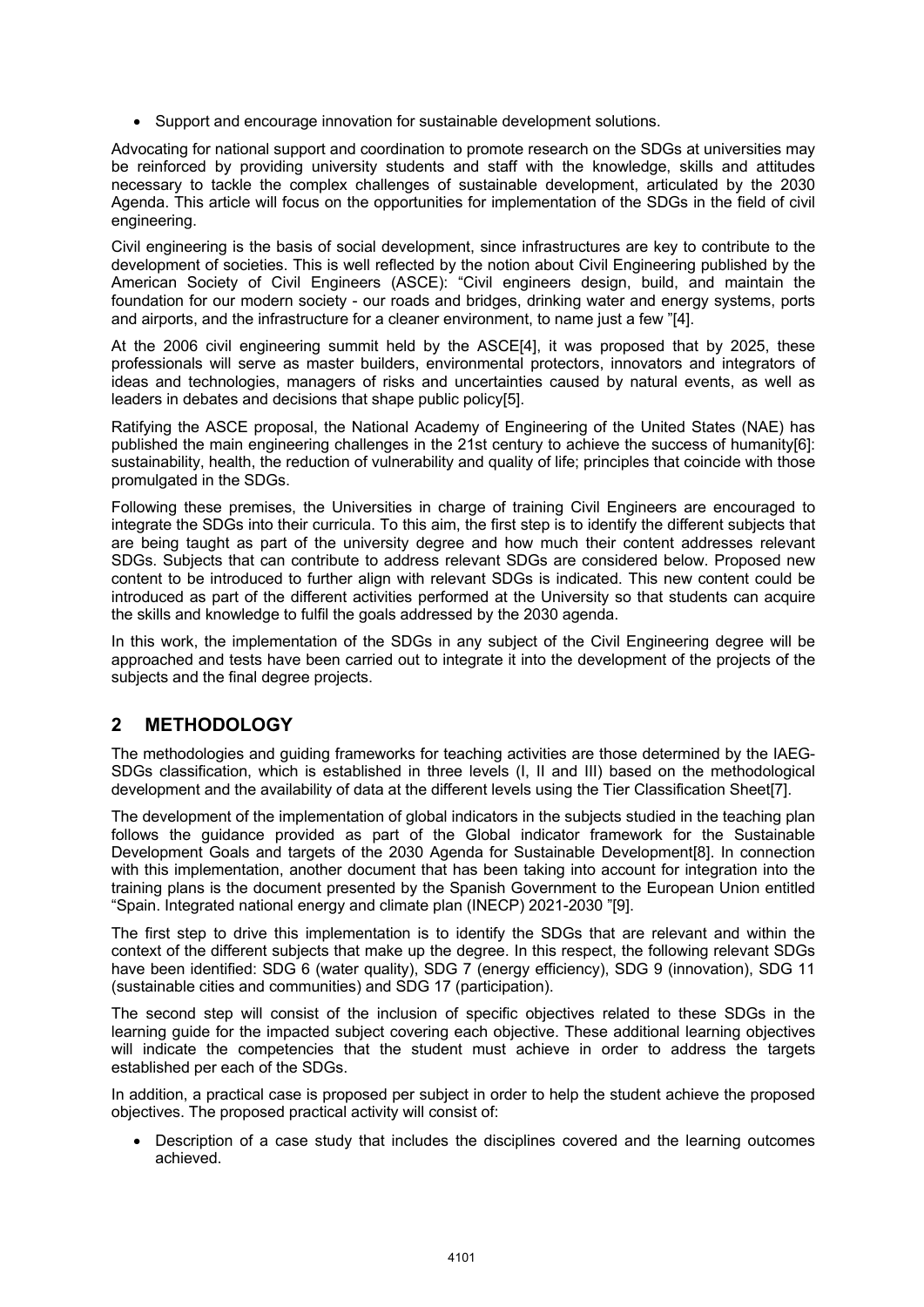- An oral presentation, in front of the class, where the development of the proposed activities, the methodology to be used and the proposed solutions to address the issue raised in the case study will be discussed.
- The proposed solutions will be analyzed by the class, through a participatory debate that will revolve around the proposed activity and the proposed solutions.

Regarding to the rubrics used, the objectives related to the competence to be evaluated will be considered three basic levels:

- Analyze and criticize the global situation, from the point of view of sustainability, providing a multidisciplinary nature.
- Apply sustainability criteria in accordance with the professional codes of ethics in the design of the different solutions studied.
- Have the axes of sustainability: social, economic and environmental when choosing the most appropriate solution to the needs raised in the project.

To facilitate the work, a course file has been prepared where the tasks to be carried out are outlined, in said file it must appear:

- Center where the degree is taught
- Subject name
- Subject objectives
- Skills or learning outcomes specific to the subject
- Related sustainability competencies
- Related SDGs

An example is SDG 17 (participation), which is being influenced in all phases of the project, ranging from the analysis, the weighting of the social acceptance of the different proposals and the methodologies for evaluating the projects[10], [11]

# **3 RESULTS**

To measure achievements, the following tools will be established:

- Determine indicators that allow to contrast the achievement of the acquired competencies of sustainability or SDG
- Assessment instruments that allow each indicator to be evaluated (Test, exams, assignments, oral presentations ...)
- Preparation of evaluation rubrics to inform the student of the criteria used to evaluate achievement
- Responsible for carrying out the evaluation: The teacher, the students in pairs, ...
- Presentation of the evaluation to the student: numerical notes, comments, medals, badges.

It is important to note that the intent of this proposal is to achieve a full curricular integration of the SDGs so that the competencies acquired by the students in this respect are fully applied during their future work as civil engineers. For this reason, the incorporation of a practical work is proposed as an essential part of each of the subjects involved with the SDGs, where the student will be able to establish a more tangible equivalence between the subject studied and its relationship with the SDGs in the real world.

#### **4 CONCLUSIONS**

After analyzing the factors that can be integrated into the subjects of the Civil Engineering Curriculum, it can be concluded that:

• For the training of civil engineers, it is essential that the SDGs are present in their curriculum because civil engineering is the engine of development of societies.